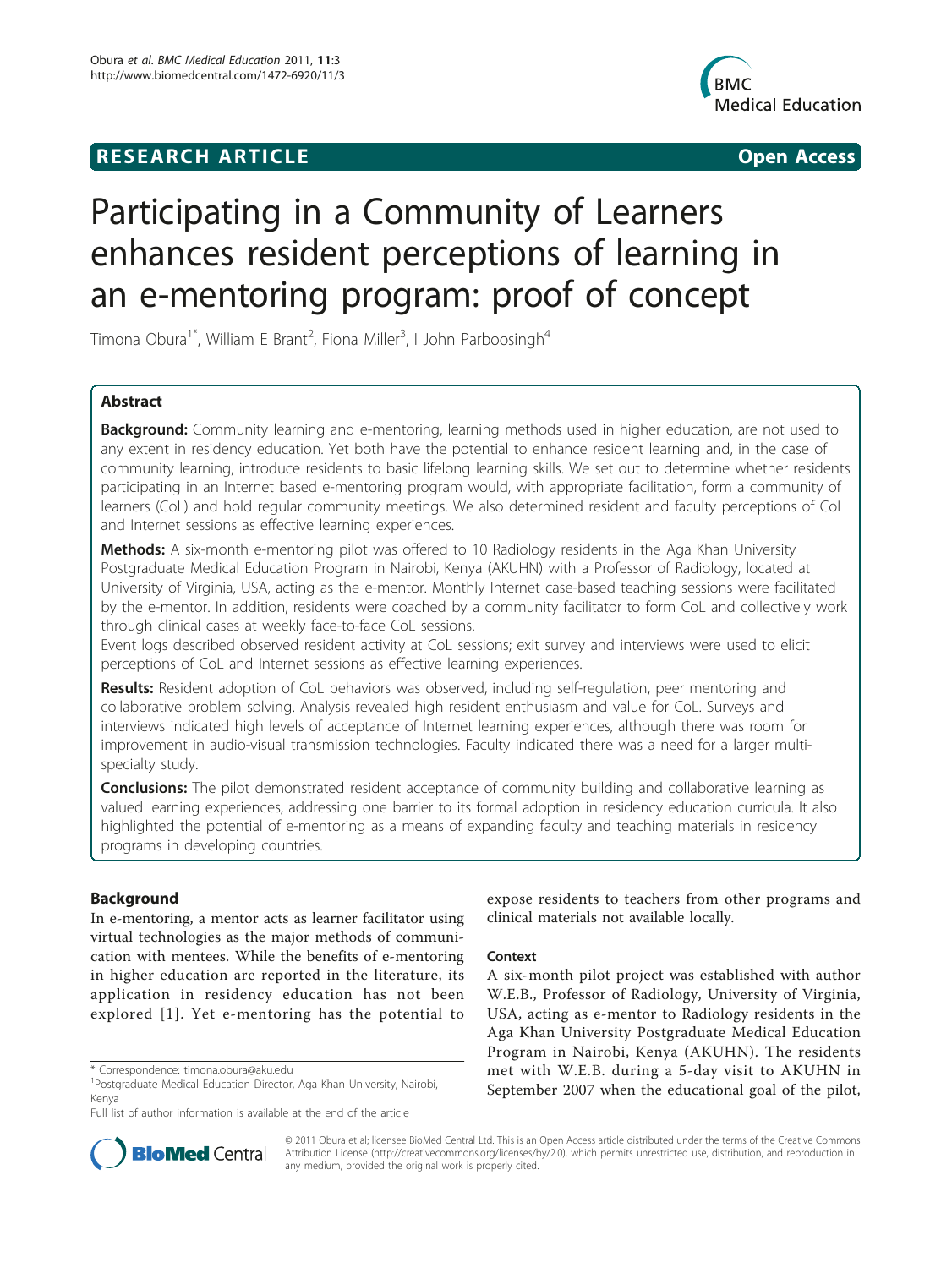namely, to enhance image interpretation and problem solving skills of Radiology residents was established.

The pilot was designed to meet three education requirements described as presences in Garrison's conceptual framework for online courses - teaching, social and cognitive presence [[2\]](#page-5-0). Teaching presence, which includes instructional design, facilitation of learner interactivity, and direct instruction, was undertaken by the e-mentor who was located in Virginia, USA. The e-mentor provided 6 two-hour case-based online teaching sessions between October 2007 and April 2008 to residents located in Nairobi, Kenya.

In addition, residents were invited to form a community of learners (CoL) and meet face-to-face for one hour each week to discuss information acquired during the Internet sessions and collectively explore its relevance to Radiology practice in Kenya. CoL sessions fulfilled the social presence in Garrison's conceptual framework which refers to the environment provided for learners to feel safe enough to project themselves socially and emotionally as 'real' people in practice. Garrison's cognitive presence, which refers to the extent to which learners are able to construct meaning and make decisions, was fulfilled by a systematic approach to learning from clinical cases taught and role modeled in teaching sessions.

We defined CoL based on Wenger's definition of a community of practice as a group of people who share an interest for what they do and engage in collaborative learning that creates bonds between them [[3\]](#page-5-0). Learning in most group education sessions in residency programs at AKUHN and around the world tend to be teachercentered and focus on evidence-based explicit knowledge. Discussions in CoL in addition to explicit knowledge include topics such as workarounds and improvisations and clinical judgment typically passed on by storytelling during informal conversations between trusted colleagues. Dornan [[4\]](#page-5-0) and Mennin [\[5](#page-5-0)] suggest that teaching/ learning formats be formally expanded to include communities of learners in which learning to practice is viewed as a social phenomenon and emerges through interactivity and self-organization.

We anticipated that resident participation in CoL would encourage collaborative learning behaviors, including promotive interaction, social skills, group processing and interdependence as well as individual accountability [\[6](#page-5-0)]. Studies show that collaborative learning, compared to individual and competitive learning scenarios, brings students to a higher achievement level and raises their problem-solving abilities [[6](#page-5-0)]. Higher education has consistently viewed community as essential to support collaborative learning and discourse associated with higher levels of learning [[6](#page-5-0)]. In addition, participation in community encourages motivation to learn, self-regulation and peer mentoring; lifelong learning behaviors that should be acquired in residency but are not explicitly included in most curricula [\[7,8](#page-5-0)].

It was anticipated that residents, graduates of traditional teacher-directed education systems where self is the significant social unit, might not perceive value in learning through participating in a CoL.

# Aims of the pilot

The aims of the pilot were two-fold: we set out to determine whether residents would with assistance from a designated community facilitator form a CoL and demonstrate collaborative learning behaviors; and, obtain resident and faculty perceptions of CoL and Internet sessions as effective learning experiences.

# Methods

The pilot was approved by Ethics Boards at AKUHN and University of Virginia in September 2007. Residents were informed of the study and invited to participate at introductory sessions held jointly by AKUHN program administrator and the pilot's community facilitator, author T.O.

# Interventions

# Community of Learners (CoL)

The community facilitator (CF) helped residents to understand the basic elements of collaborative learning and behaviors expected of them as members of a CoL including self-regulation and facilitation of meetings; group commitment; information sharing; peer mentoring; and collective problem solving [[2\]](#page-5-0). Residents met weekly for one hour to share and validate information gleaned during Internet teaching sessions, while collectively working through a series of clinical cases provided by the e-mentor. Two AKUHN Radiology faculty members and the community facilitator observed CoL and Internet sessions. In between meetings, residents shared learning and practice issues with each other and with the e-mentor by e-mail and a confidential Google Discussion Board.

# Internet teaching sessions

Six two-hour sessions, facilitated by the e-mentor were held monthly using WebEx™Internet Conferencing facilities. Cases with radiologic images were presented and residents discussed their interpretation as a group; although typically at each conference, a resident also reviewed the consensus of findings of a case discussed at a CoL session.

# Evaluation methods

# CoL event Log

Within 24 hours of CoL meetings, the community facilitator (CF) completed a CoL event log (see additional file [1](#page-5-0))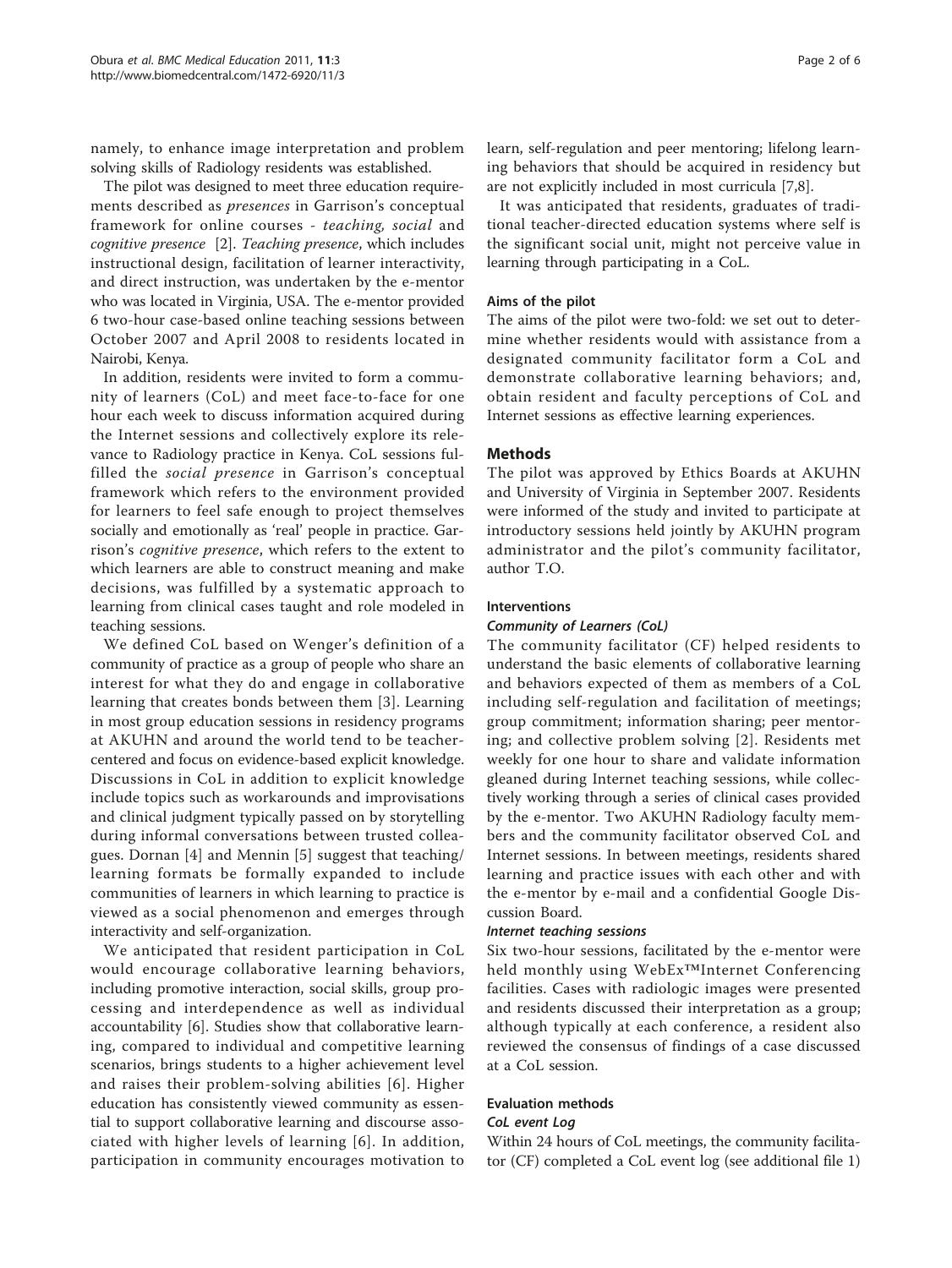and posted observations derived from the event logs of resident activities, focusing on behaviors expected of members of a CoL, including regulation and facilitation of the meeting; interactivity and information sharing; peer mentoring; and collective problem solving.

# Technology questionnaire

After each Internet session, residents, as part of a technology survey, (see additional file [2\)](#page-5-0) provided their opinion on WebEx conferencing technology by completing a survey that determined its ease of use, reliability, and its support of learning during the session.

# Resident exit survey

Residents responded to 10 statements (5 concerning their perceptions of CoL sessions and 5 related to WebEx conferences) using a Likert-like scale. Survey statements (see additional file [3](#page-5-0)) were shared with residents two months before the end of the study. They were invited to prepare stories in support of survey responses and recall them at the exit interviews.

# Resident exit interviews

Each resident participated in a 20 minute semi-structured telephone interview during which they were invited to expand on their responses to exit survey statements, and relate stories they had prepared in support of them. Residents were given codes to ensure anonymity during telephone interviews.

# Faculty exit interviews

Community Facilitator (T.O), e-Mentor (W.E.B.), AKUHN program administrator and 2 faculty members who attended CoL and WebEx conferences were invited to express their perceptions of the pilot in separate open-ended interviews. Resident and faculty telephone interviews were conducted and recorded by author F.M., located in Chicago, USA.

# Data Analysis

Quantitative analysis was limited to calculating mean values of scores derived from survey results. CF's observations derived from CoL log entries and data from interviews were transcribed verbatim and analyzed qualitatively, identifying and coding themes. Preliminary analyses were undertaken by I.J.P. and results reviewed by authors, AKUHN faculty and program administrator. The process was iterative as the group read, interpreted, discussed and revised interpretation of the data.

# Results

All 10 residents in AKUHN Radiology program volunteered for the e-mentoring pilot and signed consent forms: 7 residents (2 in  $2<sup>nd</sup>$  and  $3<sup>rd</sup>$  years, respectively, and 3 in  $1<sup>st</sup>$  year) participated from October 2007 to April, 2008. A further 3 residents who joined the  $1<sup>st</sup>$ year of the Radiology program in January 2008 participated in the pilot from January 2008 until its completion in April 2008. In all, residents attended 17 CoL and 6 WebEx conferences.

# Resident activities during CoL sessions

With exception of those on official leave, all residents attended 17 CoL sessions. Although present at all sessions CF completed event logs on only 10 due to demands on CF's time. There did not appear to be significant differences in resident behaviour at non-documented and documented sessions. Content analysis identified 39 entries supporting CoL behaviours: 6 describe how residents collectively decided CoL meeting format (self-regulation) - ". residents ... shared out the workload of seeking information (on cases). They agreed to share answers (at next meeting)" (TO16); 7 entries describe how meeting facilitation rotated in a non-hierarchical group-initiated roster - "Residents were led by a year-1 resident through the cases. . Who would lead .. seemed to be arrived at prior to the session" (TO15); 9 entries describe activities in support of peer mentoring - "I began to see senior residents mentor junior ones in this meeting" (TO4). Fifteen log entries describe how residents were observed sharing information about cases; 4 described how information obtained from the evidence-based literature mentioned during Internet sessions was used in conversations - ". year 2 resident printed (and shared) the Depriest Score for ovarian masses. pointed out by WEB (at an internet session)". (TO35). In addition, log entries described how discussion at early meetings focused entirely on clinical cases posted by the e-mentor, but later by residents involved personal learning issues in conversations. Log entries suggested that faculty members attending CoL meetings rarely participated in the conversations.

# Resident perception of WebEx conferencing technologies

Questionnaires were completed for 5 of 6 WebEx sessions: 6 residents completed questionnaires for sessions 1-3; and 8 for sessions 4 and 5. Technology problems experienced in the first session resulted in all 6 residents indicating that the WebEx technology was 'difficult to use' and learning was compromised by poor audio and visual transmission. The problems were corrected in session 2 onwards and this resulted in all or nearly all resident survey responses indicating that the WebEx system was 'easy to use' and audio and visual transmission was adequate and supported the learning experience.

# Resident perceptions of CoL and WebEx conferences as learning experiences

Likert-like scores assigned by residents to exit survey statements relating to perceived learning at CoL and WebEx sessions are summarized in Table [1.](#page-3-0) The scores indicate a high level of acceptance of CoL and Internet sessions as learning experiences. Residents were less in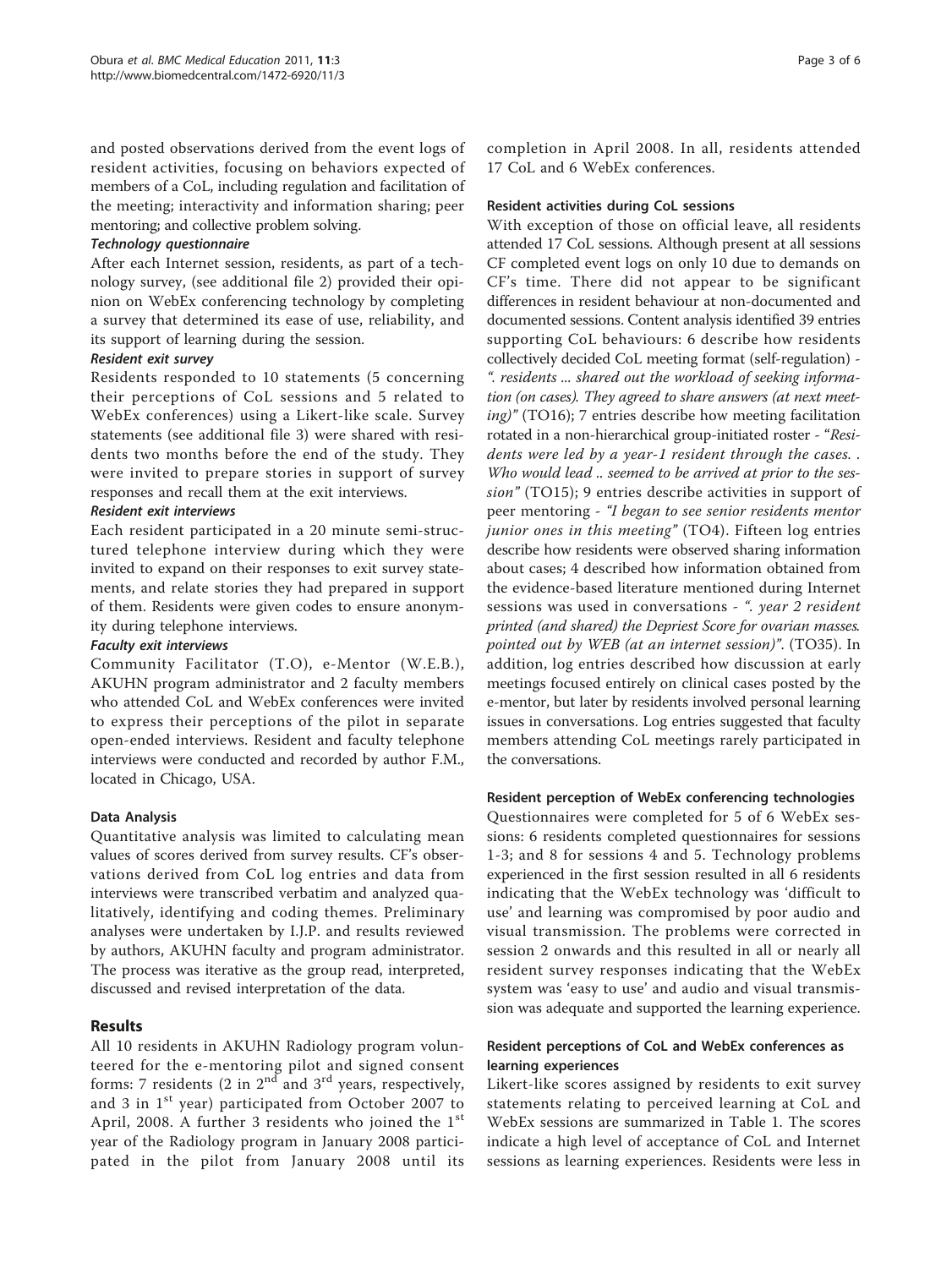#### <span id="page-3-0"></span>Table 1 Resident perceptions of learning in CoL and WebEx sessions

| "Participation in CoL has enhanced my overall ability to learn in the residency program"                                                                              | Mean<br>Score<br>4.6 |
|-----------------------------------------------------------------------------------------------------------------------------------------------------------------------|----------------------|
| "Participation in CoL has given me confidence to ask questions and learn from my colleagues"                                                                          | 4.2                  |
| "Participating in CoL has helped me to apply new knowledge in my daily Radiology practice"                                                                            | 4.6                  |
| "Since participating in CoL I feel more comfortable asking a colleague for advice with a problem relating to my learning or service<br>provision or home commitments" | 3.9                  |
| "Participation in CoL has encouraged me to consult the medical evidence-based literature"                                                                             | 4.7                  |
| "WebEx sessions contributed positively to my overall residency experience"                                                                                            | 4.8                  |
| "WebEx sessions helped me to learn a systematic approach to interpretation of diagnostic images"                                                                      | 4.6                  |
| "I was able to practice interpreting images and receive feedback in the WebEx sessions"                                                                               | 4.6                  |
| "I found the WebEx sessions helped me to learn"                                                                                                                       | 4.6                  |
| "I used the teaching files (posted on FTP site) in between CoL and WebEx sessions"                                                                                    | 4.5                  |

Likert-like scores assigned by 10 residents to 10 statements posed in a survey and validated during exit interviews: 5 = strongly agree; 4 = agree; 3 = not sure;  $2 =$  disagree;  $1 =$  strongly disagree.

agreement that participating in CoL made them feel more comfortable discussing personal issues relating for instance to learning skills, service provision or home commitments. While 7 residents agreed with the statement, 2 responded "not sure" and 1 "disagreed". All 3 indicated at exit interviews that they were already discussing these issues with select colleagues before the CoL started. Residents provided additional information at the exit interviews including stories of personal experiences which validated their survey responses. The following are examples of statements made by residents at the interviews:

"I now appreciate I can learn from colleagues. I was brought up to be taught by teachers" [R1].

"Initially I was hesitant in consulting my colleagues, but through the CoL I have learnt the need to share knowledge and different opinions [R7]

"There is a session where we were discussing . antepartum hemorrhage in pregnancy, .. I am (now) able to advise clinicians better when they send requests to rule out placental abruption". [R4]

"the . session on radiation in pregnancy helped me to learn about... current thinking of the cutoff levels. With this I was able to advise a doctor and patient who had been referred with RIF pain ..." [R8]

"during a CT round, a patient with an adrenal tumour had a dual phase scan. On remembering a particular session on adrenal masses, I was able to advise the technician ..." [R9].

CoL "helped .(us) to be more cohesive and less competitive, and this was helpful" [R4].

## Community facilitator perceptions of pilot

Two themes emerged from the exit interview with Community Facilitator (CF). First, residents were not familiar with the concept of CoL prior to the pilot, although 2 volunteered participating in informal group learning at

university. There was a need to describe the potential benefits and behaviors expected of CoL members and encourage them to register for the pilot, but enthusiasm for CoL grew as they experienced the sessions. Second, during the interview, T.O. emphasized the high standard of teaching and commitment to resident learning demonstrated by the e-mentor and the observed positive impact on the residents. T.O. indicated his excitement in watching residents increase their level of interactivity and mentoring each other as the CoL sessions progressed. He stated, "we are not just training experts here, we want to put good teachers in the community. Encouraging learning from each other, promotes a self-directed approach to learning".

#### e-Mentor's perceptions of pilot

Three themes emerged from the exit interview with the e-mentor. First, W.E.B commended AKUHN residents for their knowledge and expertise and preparation of cases as well as their enthusiasm to learn and willingness to interact with colleagues during CoL and WebEx sessions. Second, he commented on the heavy time commitment involved in e-mentoring, indicating spending on average 3-5 hours per week selecting and posting cases and an additional 1-3 hours answering correspondence with residents. The third theme related to experiences with WebEx Internet technology. W.E.B. indicated that, in general, current Internet bandwidth to Nairobi was barely adequate for interactive teaching using diagnostic images. Simultaneous two-way video streaming, desirable for eye contact with residents, was not achieved due to limitations on bandwidth. W.E.B. praised AKUHN information technologists who played an essential supporting role during WebEx conferences.

## AKUHN faculty perceptions of pilot

Three themes emerged from analysis of separate interviews with AKUHN Program administrator and two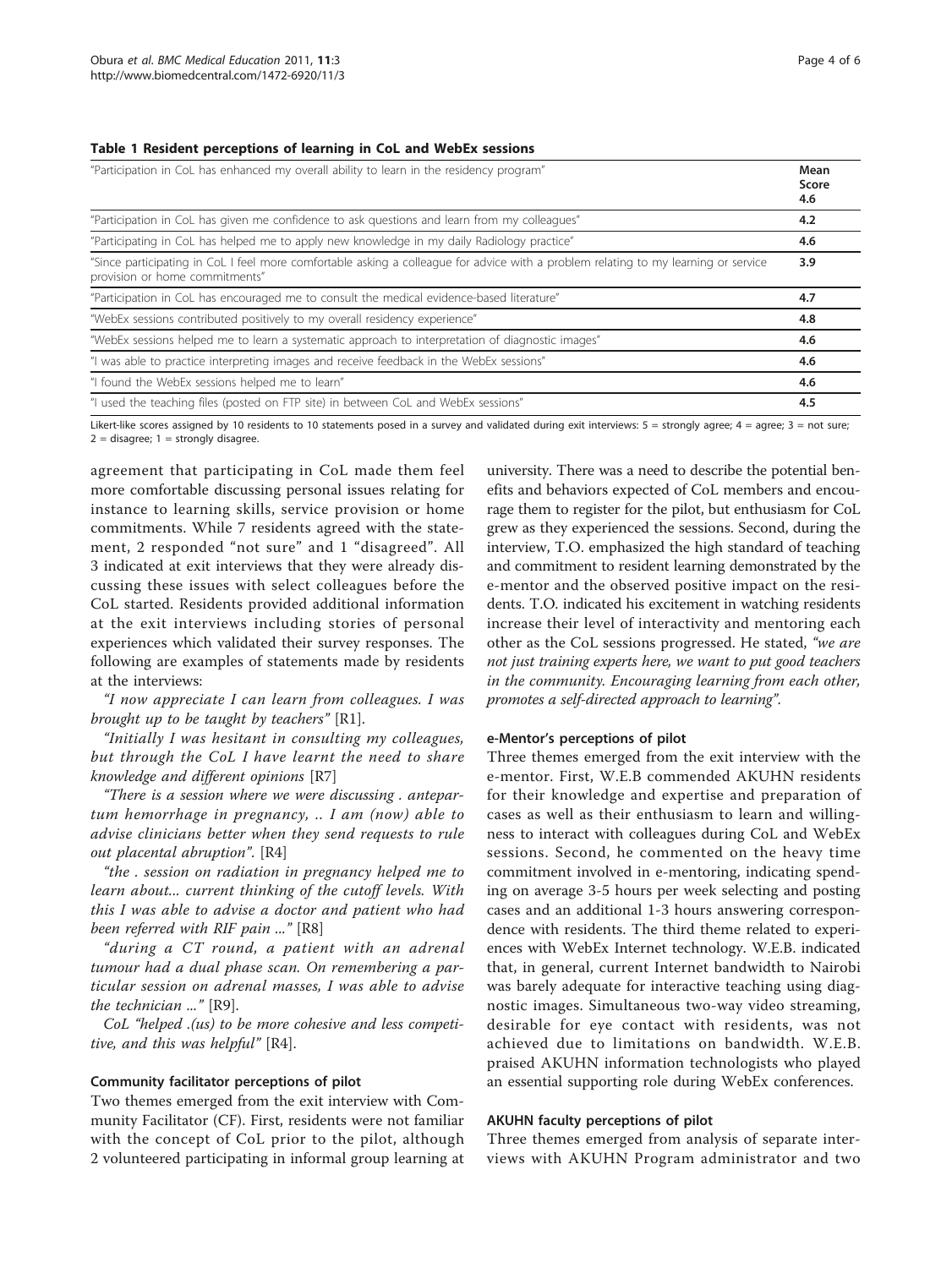faculty members who observed CoL and WebEx sessions. First, all three indicated that, in their opinion, the pilot had enriched the residency program by exposing residents to teaching and mentoring skills of a leading international teacher. Second, all 3 interviewees expressed concern that resident learning acquired during the pilot was not being applied to practice. The program administrator stated "in retrospect, a major flaw in design may have been that involvement in the pilot was limited to only 2 of the 7 members of the teaching faculty. Other faculty members were not able to reinforce resident participation in the pilot as they were not involved".

Lastly, all 3 interviewees expressed interest in integration of e-mentoring into the AKUHN residency curriculum, suggesting two-weekly instead of weekly CoL sessions. They suggested that WebEx sessions should involve teachers at AKUHN and University of Virginia as learning facilitators. The interviewees recommended that a second multi-specialty study involving a larger number of residents and utilizing tools to objectively measure application of learning in practice should be considered.

# Study Limitations

Small numbers of residents in the pilot and its restriction to one discipline limit generalizability of results. Also, restricting the pilot to 6 months duration is a major limitation as it typically takes longer for communities to reach maturity [\[3](#page-5-0)]. Failure to keep teachers in the residency program aware of the CoL experiment was expressed as a "major flaw" by faculty members, as it was perceived to prevent teachers from assessing the impact of the study on resident performance outside CoL sessions. However, the results indicating resident acceptance of CoL as an effective method of learning suggests that a larger multidisciplinary study with objective assessment of learning is worthy of consideration.

# **Discussion**

Residents rapidly adopted CoL behaviors as described by Wenger et al, albeit with significant coaching by the pilot's community facilitator [[3](#page-5-0)]. They collectively decided the format and facilitation of meetings; demonstrated willingness to learn from and mentor each other and collaboratively solve clinical problems. While these behaviors may be implicitly acquired by some residents in traditional residency programs who form natural CoLs with trusted colleagues, our experience supports Dornan [[4](#page-5-0)] and Mennin [[5\]](#page-5-0) who suggest that formal education sessions be expanded to include CoL in which learning to practice is viewed as a social phenomenon and emerges through interactivity and self organization. The authors, based on reports of use of CoL in Higher education, [[6\]](#page-5-0) perceive learning in community as applicable to most if not all specialties, especially where multidisciplinary teams are solving complex patient problems.

Garrison's conceptual framework provides research evidence on which to build online and blended learning scenarios into residency education [[2\]](#page-5-0). Although simultaneous group and individual learner evaluation presents its challenges, findings from research in higher education suggests that learning achievements in community are strengthened in programs that also place emphasis on individual accountability [[9,10\]](#page-5-0).

Residents in the pilot accepted CoL sessions as valid learning experiences. The e-mentor's decision to provide cases for residents to work through in CoL sessions proved an effective way of guiding new comers to group learning by focusing the discussion and promoting interactivity and collaborative problem solving. In our experience it takes time for a community to mature to the extent that members can freely discuss cases in their personal practice. The cases also provided opportunities for residents to practice image interpretation and problem solving skills taught during Internet sessions. The heavy time commitment in preparing teaching sessions indicated by the e-mentor is noted although updated course materials are reusable. The costs in time and other resources is likely to be offset by our finding of high value to learners, especially in residency programs where individualized teaching is limited due to heavy service commitments of clinical teachers and where experienced teachers are in short supply.

There were differences of opinion between program administrator and faculty members and residents concerning resident integration of learning into daily practice. While faculty felt knowledge translation from e-mentoring learning was limited, all residents in the exit interviews 'agreed or strongly agreed' with the statement: "Participating in CoL has helped me to apply new knowledge in my daily Radiology practice" and some provided stories in support of their responses. As is the case with community learning in general, repeated attendance at meetings is contributing evidence that residents benefited from interaction with peers.

Interactions between the e-mentor and residents were deemed by residents and faculty to be of an exceptionally high standard. Having an external teacher greatly contributed to the success of the pilot. It is generally agreed by administration and faculty that the post graduate program at AKUHN could in the future include CoL sessions as they compliment the program's initiatives to promote life-long, self-directed practice based learning among residents.

The pilot provided the planning team with a global vision for the future of radiology education. While there